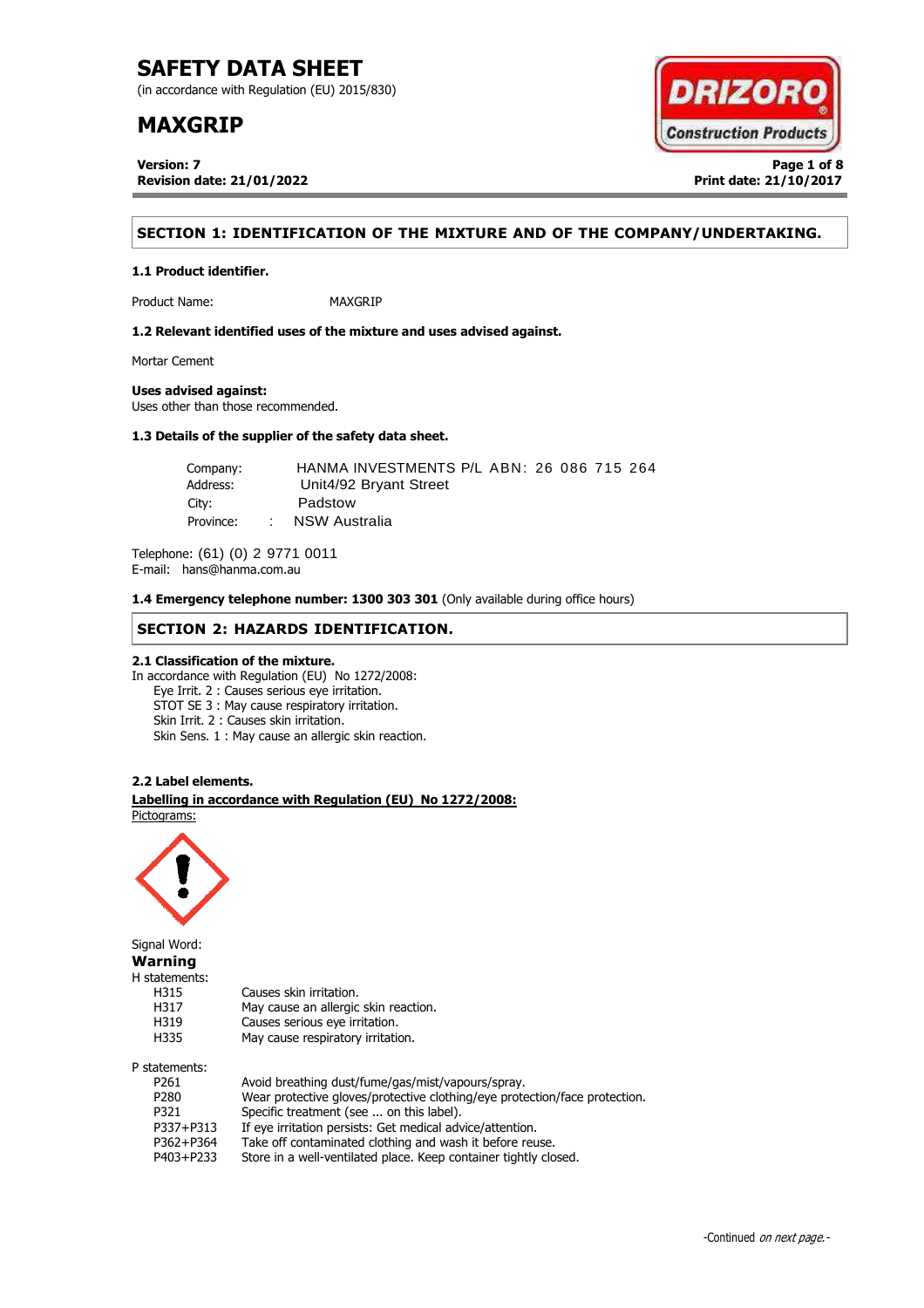(in accordance with Regulation (EU) 2015/830)

# **MAXGRIP**



**Version:7 Page 2 of 8 Revision date: 21/01/2022 Print date: 21/10/2017**

P501 Dispose of contents/container to ...

### Contains:

Cement, portland, chemicals

### **2.3 Other hazards.**

In normal use conditions and in its original form, the product itself does not involve any other risk for health and the environment.

# **SECTION 3: COMPOSITION/INFORMATION ON INGREDIENTS.**

#### **3.1 Substances.**

Not Applicable.

### **3.2 Mixtures.**

Substances posing a danger to health or the environment in accordance with the Regulation (EC) No. 1272/2008, assigned a Community exposure limit in the workplace, and classified as PBT/vPvB or included in the Candidate List:

|                                        |                             |             | (*)Classification - Regulation (EC)<br>No 1272/2008                                                          |                                    |
|----------------------------------------|-----------------------------|-------------|--------------------------------------------------------------------------------------------------------------|------------------------------------|
| <b>Identifiers</b>                     | <b>Name</b>                 | Concentrate | <b>Classification</b>                                                                                        | specific<br>concentration<br>limit |
| CAS No: 65997-15-1<br>EC No: 266-043-4 | Cement, portland, chemicals | $20 - 50 %$ | Eye Irrit. 2,<br><b>H319 - STOT</b><br>SE 3, H335 -<br>Skin Irrit. 2,<br><b>H315 - Skin</b><br>Sens. 1, H317 |                                    |

(\*)The complete text of the H phrases is given in section 16 of this Safety Data Sheet.

## **SECTION 4: FIRST AID MEASURES.**

IRRITANT PREPARATION. Its repeated or prolonged contact with the skin or mucous membranes can cause irritant symptoms such as reddening of the skin, blisters, or dermatitis. Some of the symptoms may not be immediate. They can cause allergic reactions on the skin.

### **4.1 Description of first aid measures.**

In case of doubt or when symptoms of feeling unwell persist, get medical attention. Never administer anything orally to persons who are unconscious.

### **Inhalation.**

Take the victim into open air; keep them warm and calm. If breathing is irregular or stops, perform artificial respiration. Do not administer anything orally. If unconscious, place them in a suitable position and seek medical assistance.

### **Eye contact**.

If wearing contact lenses, remove them. Wash eyes with plenty of clean and cool water for at least 10 minutes while pulling eyelids up, and seek medical assistance.

### **Skin contact.**

Remove contaminated clothing. Wash skin vigorously with water and soap or a suitable skin cleaner. **NEVER** use solvents or thinners.

### **Ingestion.**

If accidentally ingested, seek immediate medical attention. Keep calm. **NEVER** induce vomiting.

### **4.2 Most important symptoms and effects, both acute and delayed.**

Irritant Product, repeated or prolonged contact with skin or mucous membranes can cause redness, blisters or dermatitis, inhalation of spray mist or particles in suspension may cause irritation of the respiratory tract, some symptoms may not be immediate. Can cause allergic reactions.

### **4.3 Indication of any immediate medical attention and special treatment needed.**

In case of doubt or when symptoms of feeling unwell persist, get medical attention. Never administer anything orally to persons who are unconscious.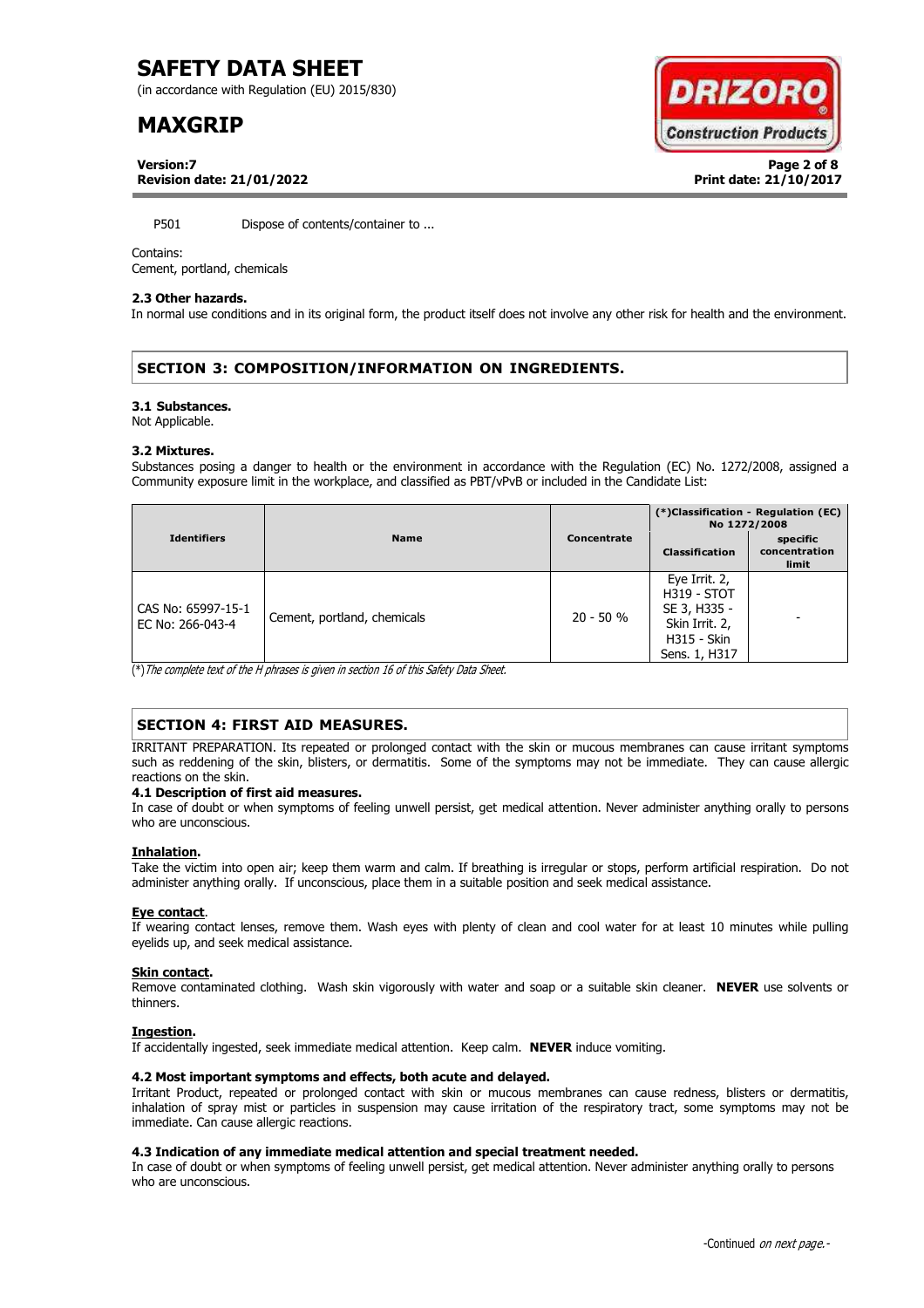(in accordance with Regulation (EU) 2015/830)

# **MAXGRIP**

**Version: 7 Page 3 of 8 Revision date: 21/01/2022 Print date: 21/10/2017**



### **SECTION 5: FIREFIGHTING MEASURES.**

The product does not present any particular risk in case of fire.

### **5.1 Extinguishing media.**

#### **Recommended extinguishing methods.**

Extinguisher powder or CO<sub>2</sub>. In case of more serious fires, also alcohol-resistant foam and water spray. Do not use a direct stream of water to extinguish.

#### **5.2 Special hazards arising from the mixture. Special risks.**

Fire can cause thick, black smoke. As a result of thermal decomposition, dangerous products can form: carbon monoxide, carbon dioxide. Exposure to combustion or decomposition products can be harmful to your health.

### **5.3 Advice for firefighters.**

Use water to cool tanks, cisterns, or containers close to the heat source or fire. Take wind direction into account. Prevent the products used to fight the fire from going into drains, sewers, or waterways.

### **Fire protection equipment.**

According to the size of the fire, it may be necessary to use protective suits against the heat, individual breathing equipment, gloves, protective goggles or facemasks, and gloves.

### **SECTION 6: ACCIDENTAL RELEASE MEASURES.**

### **6.1 Personal precautions, protective equipment and emergency procedures.**

For exposure control and individual protection measures, see section 8.

### **6.2 Environmental precautions.**

Prevent the contamination of drains, surface or subterranean waters, and the ground.

### **6.3 Methods and material for containment and cleaning up.**

The contaminated area should be immediately cleaned with an appropriate de-contaminator. Pour the decontaminator on the remains in an opened container and let it act various days until no further reaction is produced.

### **6.4 Reference to other sections.**

For exposure control and individual protection measures, see section 8.

For later elimination of waste, follow the recommendations under section 13.

### **SECTION 7: HANDLING AND STORAGE.**

### **7.1 Precautions for safe handling.**

For personal protection, see section 8. Never use pressure to empty the containers. They are not pressure-resistant containers. In the application area, smoking, eating, and drinking must be prohibited.

Follow legislation on occupational health and safety.

Keep the product in containers made of a material identical to the original.

### **7.2 Conditions for safe storage, including any incompatibilities.**

Store according to local legislation. Observe indications on the label. Store the containers between 5 and 35° C, in a dry and well-ventilated place, far from sources of heat and direct solar light. Keep far away from ignition points. Keep away from oxidising agents and from highly acidic or alkaline materials. Do not smoke. Prevent the entry of non-authorised persons. Once the containers are open, they must be carefully closed and placed vertically to prevent spills.

The product is not affected by Directive 2012/18/EU (SEVESO III).

**7.3 Specific end use(s).**

Not available.

## **SECTION 8: EXPOSURE CONTROLS/PERSONAL PROTECTION.**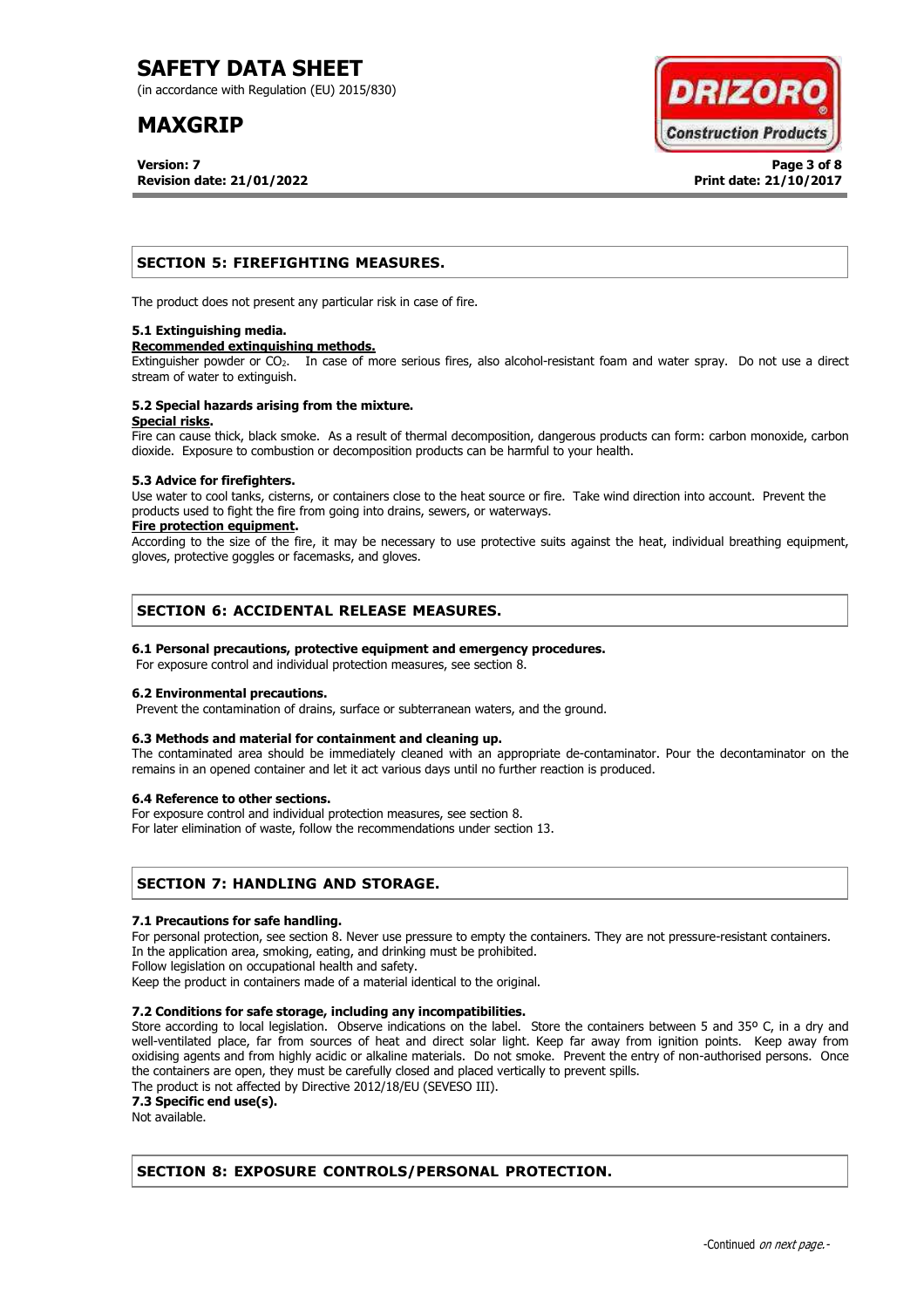(in accordance with Regulation (EU) 2015/830)

# **MAXGRIP**

**Version: 7 Page 4 of 8 Revision date: 21/01/2022 Print date: 21/10/2017**



### **8.1 Control parameters.**

The product does NOT contain substances with Professional Exposure Environmental Limit Values.The product does NOT contain substances with Biological Limit Values.

# **8.2 Exposure controls.**

### **Measures of a technical nature:**

Provide adequate ventilation, which can be achieved by using good local exhaust-ventilation and a good general exhaust system.

| <b>Concentration:</b>        | <b>100 %</b>                                                                                                                                                                                                                                                                                                        |  |  |  |  |  |
|------------------------------|---------------------------------------------------------------------------------------------------------------------------------------------------------------------------------------------------------------------------------------------------------------------------------------------------------------------|--|--|--|--|--|
| Uses:                        | <b>Mortar Cement</b>                                                                                                                                                                                                                                                                                                |  |  |  |  |  |
| <b>Breathing protection:</b> |                                                                                                                                                                                                                                                                                                                     |  |  |  |  |  |
| PPE:                         | Filter mask for protection against gases and particles.                                                                                                                                                                                                                                                             |  |  |  |  |  |
| Characteristics:             | «CE» marking, category III. The mask must have a wide field of vision and an<br>anatomically designed form in order to be sealed and watertight.                                                                                                                                                                    |  |  |  |  |  |
| CEN standards:               | EN 136, EN 140, EN 405                                                                                                                                                                                                                                                                                              |  |  |  |  |  |
| Maintenance:                 | Should not be stored in places exposed to high temperatures and damp environments before use. Special<br>attention should be paid to the state of the inhalation and exhalation valves in the face adaptor.<br>Read carefully the manufacturer's instructions regarding the equipment's use and maintenance. Attach |  |  |  |  |  |
| Observations:                | the necessary filters to the equipment according to the specific nature of the risk (Particles and aerosols:<br>P1-P2-P3, Gases and vapours: A-B-E-K-AX), changing them as advised by the manufacturer.                                                                                                             |  |  |  |  |  |
| Filter Type needed:          | A2                                                                                                                                                                                                                                                                                                                  |  |  |  |  |  |
| <b>Hand protection:</b>      |                                                                                                                                                                                                                                                                                                                     |  |  |  |  |  |
| PPE:<br>Characteristics:     | Protective gloves against chemicals.<br>«CE» marking, category III.                                                                                                                                                                                                                                                 |  |  |  |  |  |
| CEN standards:               | EN 374-1, En 374-2, EN 374-3, EN 420                                                                                                                                                                                                                                                                                |  |  |  |  |  |
| Maintenance:                 | Keep in a dry place, away from any sources of heat, and avoid exposure to sunlight as much as possible.<br>Do not make any changes to the gloves that may alter their resistance, or apply paints, solvents or<br>adhesives.                                                                                        |  |  |  |  |  |
| Observations:                | Gloves should be of the appropriate size and fit the user's hand well, not being too loose or too tight.<br>Always use with clean, dry hands.                                                                                                                                                                       |  |  |  |  |  |
| Material:                    | Breakthrough time<br>Material thickness<br>PVC (polyvinyl chloride)<br>0,35<br>>480<br>(min.):<br>$(mm)$ :                                                                                                                                                                                                          |  |  |  |  |  |
| Eye protection:              |                                                                                                                                                                                                                                                                                                                     |  |  |  |  |  |
| PPE:<br>Characteristics:     | Face shield.<br>«CE» marking, category II. Face and eye protector against splashing liquid.                                                                                                                                                                                                                         |  |  |  |  |  |
| CEN standards:               | EN 165, EN 166, EN 167, EN 168                                                                                                                                                                                                                                                                                      |  |  |  |  |  |
| Maintenance:                 | Visibility through lenses should be ideal. Therefore, these parts should be cleaned daily. Protectors should<br>be disinfected periodically following the manufacturer's instructions. Make sure that mobile parts move<br>smoothly.                                                                                |  |  |  |  |  |
| Observations:                | Face shields should offer a field of vision with a dimension in the central line of, at least, 150 mm<br>vertically once attached to the frame.                                                                                                                                                                     |  |  |  |  |  |
| <b>Skin protection:</b>      |                                                                                                                                                                                                                                                                                                                     |  |  |  |  |  |
| PPE:                         | Anti-static protective clothing.                                                                                                                                                                                                                                                                                    |  |  |  |  |  |
| Characteristics:             | «CE» marking, category II. Protective clothing should not be too tight or loose in<br>order not to obstruct the user's movements.                                                                                                                                                                                   |  |  |  |  |  |
| CEN standards:               | EN 340, EN 1149-1, EN 1149-2, EN 1149-3, EN 1149-5                                                                                                                                                                                                                                                                  |  |  |  |  |  |
| Maintenance:                 | In order to guarantee uniform protection, follow the washing and maintenance instructions provided by<br>the manufacturer.                                                                                                                                                                                          |  |  |  |  |  |
| Observations:                | The protective clothing should offer a level of comfort in line with the level of protection provided in<br>terms of the hazard against which it protects, bearing in mind environmental conditions, the user's level<br>of activity and the expected time of use.                                                  |  |  |  |  |  |
| PPE:<br>Characteristics:     | Anti-static safety footwear.<br>«CE» marking, category II.                                                                                                                                                                                                                                                          |  |  |  |  |  |
| CEN standards:               | EN ISO 13287, EN ISO 20344, EN ISO 20346                                                                                                                                                                                                                                                                            |  |  |  |  |  |
| Maintenance:                 | The footwear should be checked regularly                                                                                                                                                                                                                                                                            |  |  |  |  |  |
| Observations:                | The level of comfort during use and acceptability are factors that are assessed very differently depending<br>on the user. Therefore, it is advisable to try on different footwear models and, if possible, different<br>widths.                                                                                    |  |  |  |  |  |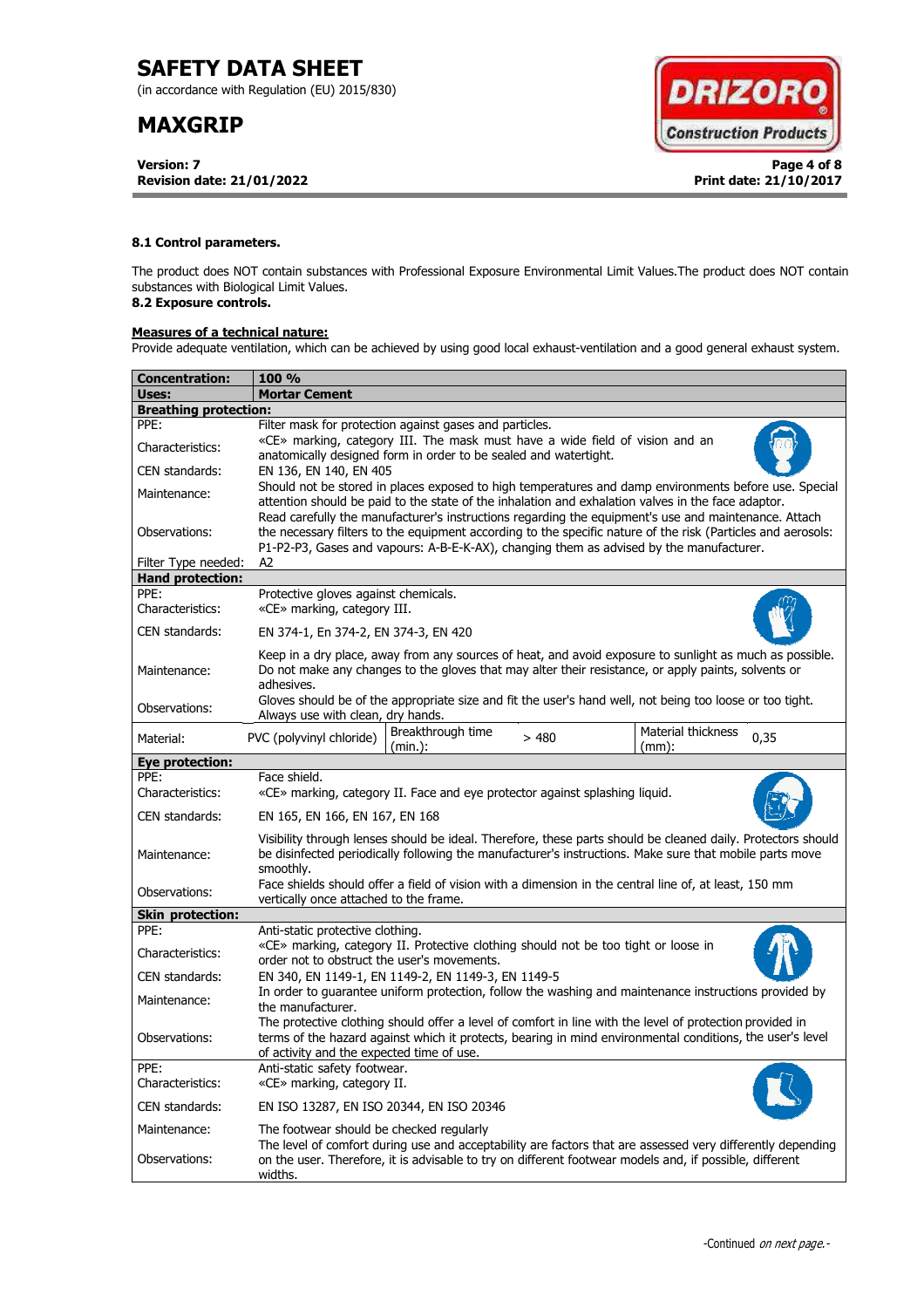(in accordance with Regulation (EU) 2015/830)

# **MAXGRIP**

**Version: 7 Page 5 of 8 Revision date: 21/01/2022 Print date: 21/10/2017**



# **SECTION 9: PHYSICAL AND CHEMICAL PROPERTIES.**

### **9.1 Information on basic physical and chemical properties.**

Appearance:Odourless powder with characteristic colour Colour: N.A./N.A. Odour:N.A./N.A. Odour threshold:N.A./N.A. pH:11 -13.5 Melting point: > 1000 °C °C Boiling Point: N.A./N.A. Flash point: N.A./N.A. Evaporation rate: N.A./N.A. Inflammability (solid, gas): N.A./N.A. Lower Explosive Limit: N.A./N.A. Upper Explosive Limit: N.A./N.A. Vapour pressure: N.A./N.A. Vapour density:N.A./N.A. Relative density:  $1.30$  g/cm<sup>3</sup> Solubility:N.A./N.A. Liposolubility: N.A./N.A. Hydrosolubility: En contacto con agua precipita Partition coefficient (n-octanol/water): N.A./N.A. Auto-ignition temperature: N.A./N.A. Decomposition temperature: N.A./N.A. Viscosity: N.A./N.A. Explosive properties: N.A./N.A. Oxidizing properties: N.A./N.A. N.A./N.A.= Not Available/Not Applicable due to the nature of the product

### **9.2 Other information.**

Pour point: N.A./N.A. Blink: N.A./N.A. Kinematic viscosity: N.A./N.A. N.A./N.A.= Not Available/Not Applicable due to the nature of the product

# **SECTION 10: STABILITY AND REACTIVITY.**

### **10.1 Reactivity.**

The product does not present hazards by their reactivity.

### **10.2 Chemical stability.**

Unstable in contact with: - Acids.

### **10.3 Possibility of hazardous reactions.**

Neutralization can occur on contact with acids.

### **10.4 Conditions to avoid.**

- Avoid contact with acids.

### **10.5 Incompatible materials.**

Avoid the following materials: - Acids.

### **10.6 Hazardous decomposition products.**

Depending on conditions of use, can be generated the following products: - Corrosive vapors or gases.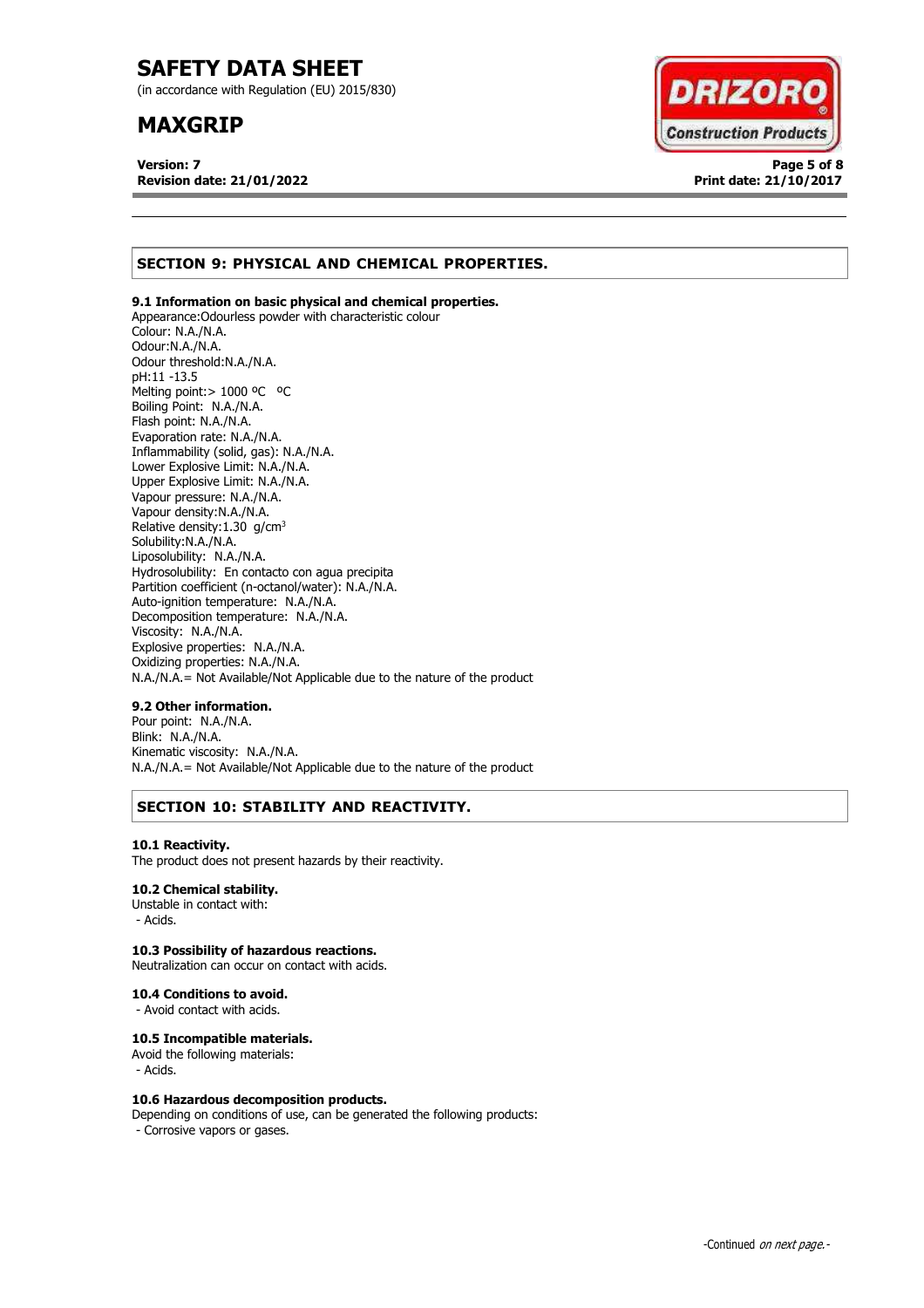(in accordance with Regulation (EU) 2015/830)

# **MAXGRIP**



**Version: 7 Page 6 of 8 Revision date: 21/01/2022 Print date: 21/10/2017**

### **SECTION 11: TOXICOLOGICAL INFORMATION.**

IRRITANT PREPARATION. Splatters in the eyes can cause irritation.

IRRITANT PREPARATION. The inhalation of spray mist or suspended particulates can irritate the respiratory tract. It can also cause serious respiratory difficulties, central nervous system disorders, and in extreme cases, unconsciousness.

IRRITANT PREPARATION. Its repeated or prolonged contact with the skin or mucous membranes can cause irritant symptoms such as reddening of the skin, blisters, or dermatitis. Some of the symptoms may not be immediate. They can cause allergic reactions on the skin.

# **11.1 Information on toxicological effects.**

There are no tested data available on the product. Repeated or prolonged contact with the product can cause the elimination of oil from the skin, giving rise to non-allergic contact dermatitis and absorption of the product through the skin.

Splatters in the eyes can cause irritation and reversible damage.

a) acute toxicity; Not conclusive data for classification.

b) skin corrosion/irritation; Product classified: Skin irritant, Category 2: Causes skin irritation.

c) serious eye damage/irritation; Product classified: Eye irritation, Category 2: Causes serious eye irritation.

d) respiratory or skin sensitisation; Product classified: Skin sensitiser, Category 1: May cause an allergic skin reaction.

e) germ cell mutagenicity; Not conclusive data for classification.

f) carcinogenicity; Not conclusive data for classification.

g) reproductive toxicity; Not conclusive data for classification.

h) STOT-single exposure; Product classified: Specific target organ toxicity following a single exposure, Category 3:

i) STOT-repeated exposure; Not conclusive data for classification.

j) aspiration hazard; Not conclusive data for classification.

## **SECTION 12: ECOLOGICAL INFORMATION.**

### **12.1 Toxicity.**

No information is available regarding the ecotoxicity of the substances present.

### **12.2 Persistence and degradability.**

No information is available about persistence and degradability of the product.

### **12.3 Bioaccumulative potencial.**

No information is available regarding the bioaccumulation of the substances present.

### **12.4 Mobility in soil.**

No information is available about the mobility in soil. The product must not be allowed to go into sewers or waterways. Prevent penetration into the ground.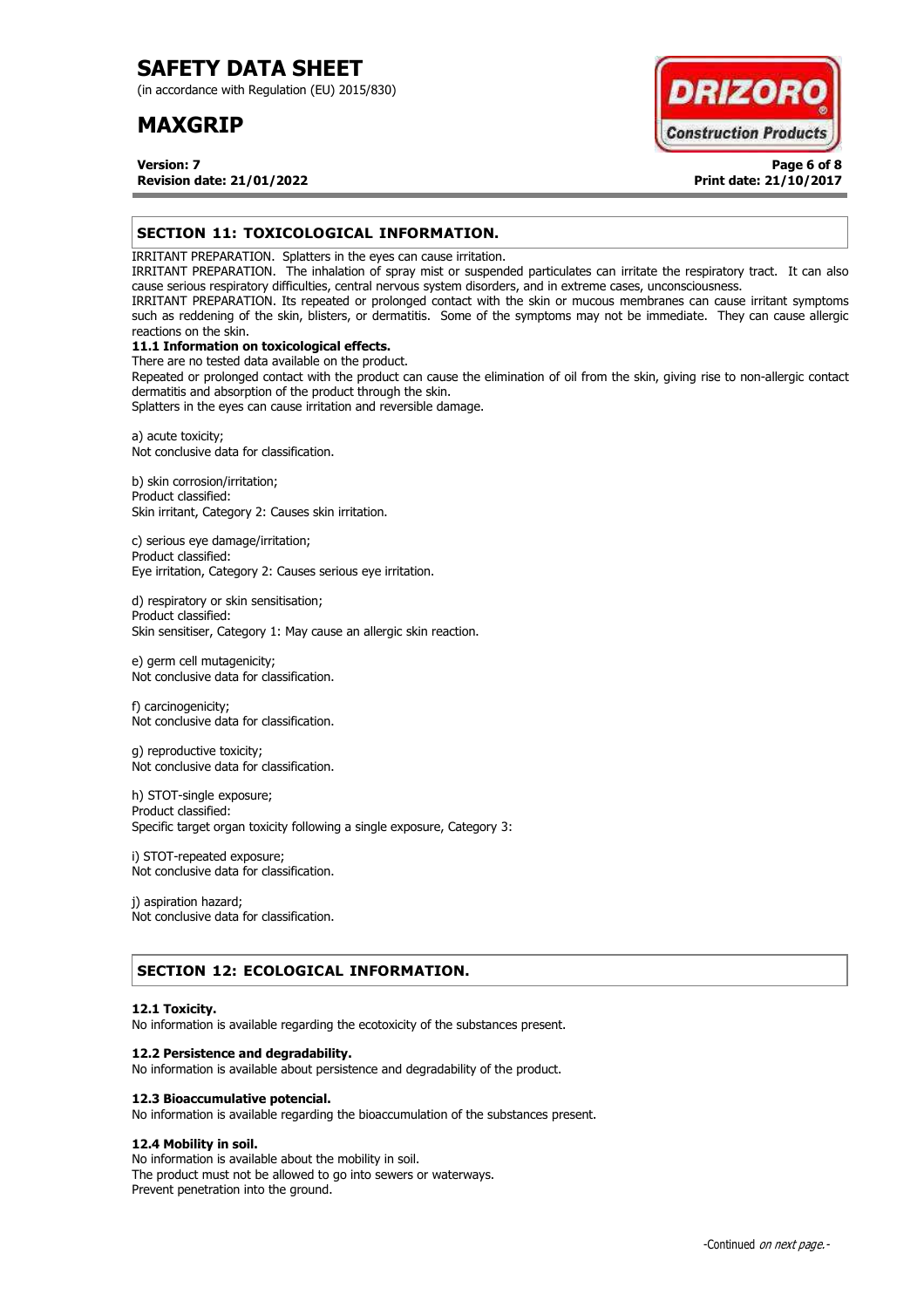(in accordance with Regulation (EU) 2015/830)

# **MAXGRIP**

**Version: 7 Page 7 of 8 Revision date: 21/01/2022 Print date: 21/10/2017**



### **12.5 Results of PBT and vPvB assessment.**

No information is available about the results of PBT and vPvB assessment of the product.

### **12.6 Other adverse effects.**

No information is available about other adverse effects for the environment.

### **SECTION 13 DISPOSAL CONSIDERATIONS.**

#### **13.1 Waste treatment methods.**

Do not dump into sewers or waterways. Waste and empty containers must be handled and eliminated according to current, local/national legislation.

Follow the provisions of Directive 2008/98/EC regarding waste management.

### **SECTION 14: TRANSPORT INFORMATION.**

Transportation is not dangerous. In case of road accident causing the product's spillage, proceed in accordance with point 6. **14.1 UN number.**

Transportation is not dangerous.

### **14.2 UN proper shipping name.**

Description: ADR: Transportation is not dangerous.<br>IMDG: Transportation is not dangerous. Transportation is not dangerous. ICAO: Transportation is not dangerous.

#### **14.3 Transport hazard class(es).**

Transportation is not dangerous.

#### **14.4 Packing group.**

Transportation is not dangerous.

#### **14.5 Environmental hazards.**

Transportation is not dangerous.

### **14.6 Special precautions for user.**

Transportation is not dangerous.

### **14.7 Transport in bulk according to Annex II of MARPOL and the IBC Code.**

Transportation is not dangerous.

### **SECTION 15: REGULATORY INFORMATION.**

#### **15.1 Safety, health and environmental regulations/legislation specific for the mixture.**

The product is not affected by the Regulation (EC) No 1005/2009 of the European Parliament and of the Council of 16 September 2009 on substances that deplete the ozone layer.

Volatile organic compound (VOC) VOC content (p/p): 0 % VOC content: 0 g/l

The product is not affected by Directive 2012/18/EU (SEVESO III).

The product is not affected by Regulation (EU) No 528/2012 concerning the making available on the market and use of biocidal products.

The product is not affected by the procedure established Regulation (EU) No 649/2012, concerning the export and import of dangerous chemicals.